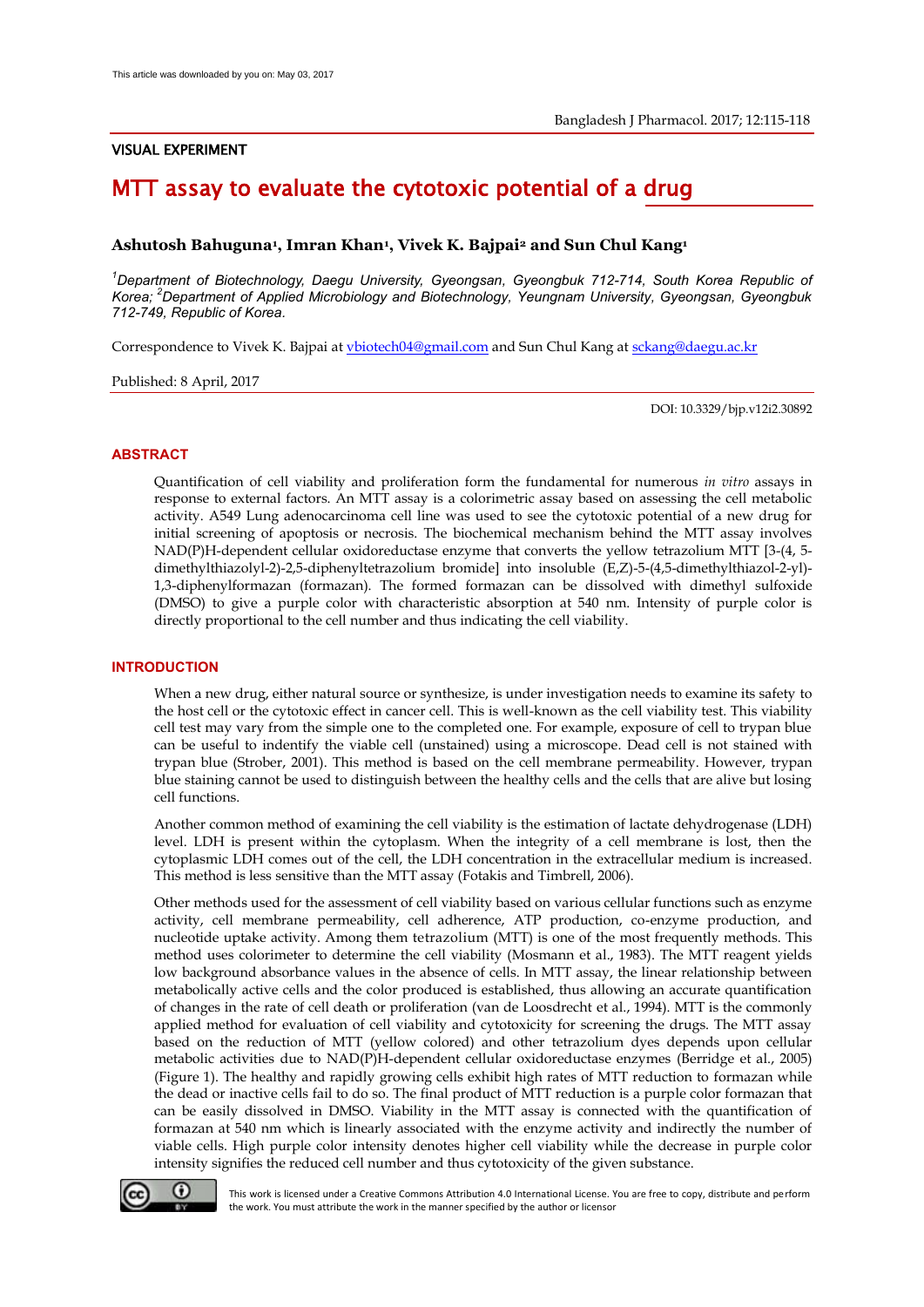#### **MATERIALS AND EQUIPMENTS**

- 1. A549 Lung adenocarcinoma cell line (Sigma-Aldrich, USA)
- 2. Culture media (RPMI-1640): Contains 20 mM HEPES, L-glutamine and phenol red with pH >7.2 (Sigma-Aldrich, USA)
- 3. MTT powder (Sigma, USA)
- 4. Dimethyl sulfoxide
- 5. Microtiter plate reader (ELISA reader)
- 6. 96-well microtiter plate (flat-bottomed)
- 7. Inverted microscope
- 8. Sterile falcon tubes (15 mL)
- 9. Multi-channel pipettes
- 10. Serological pipettes
- 11.  $CO<sub>2</sub>$  incubator
- 12. Sterile pipette tips
- 13. Laminar flow hood
- 14. Hemocytometer
- 15. Benchtop centrifuge
- 16. Centrifuge tubes



Figure 1: Flow diagram representing the systematic conversion of MTT to formazan

#### **PREPARATION OF REAGENTS**

**MTT stock solution:** Dissolve 500 mg MTT powder in 10 mL phosphate buffer solution. Stir the solution with a magnetic stirrer for about 1 hour in the dark. Filter the sterilized solution with a 0.22 mm filter (Millipore, Ireland) and then store it in 10-mL aliquots (50 mg/mL) at -20°C (van Meerloo et al., 2011). The working solution (5 mg/mL) will be prepared on the day of experiment by dilution.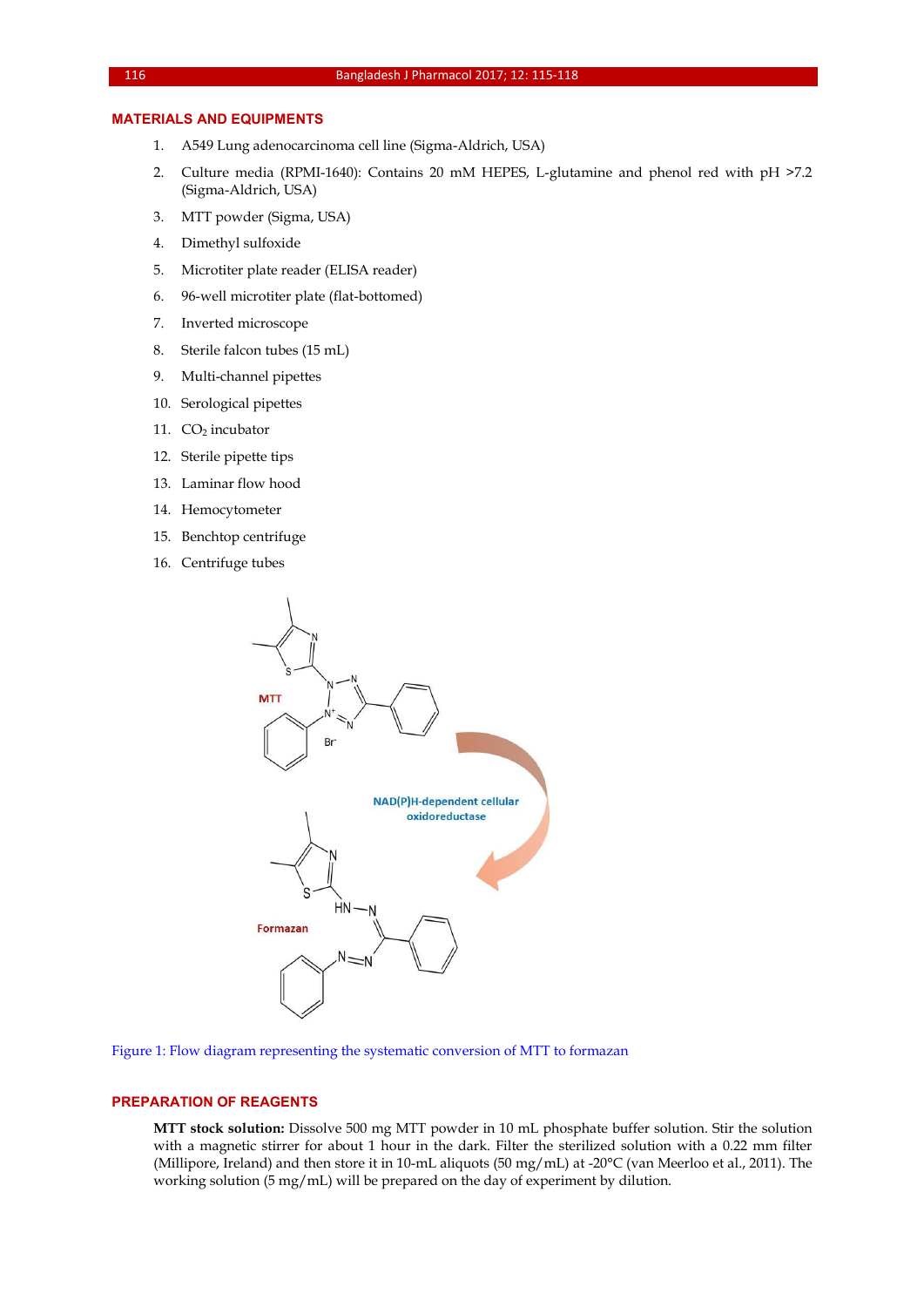#### **VIDEO CLIP**

MTT assay: 3 min 56 sec

#### **PROTOCOL**

- 1. Cells were seeded in a 96-well flat-bottom microtiter plate at a density of  $1 \times 10^4$  cells/well and allowed to adhere for 24 hours at  $37^{\circ}$ C in a CO<sub>2</sub> incubator.
- 2. After 24 hours of incubation, culture medium was replaced with a fresh medium.
- 3. Cells were then treated with various concentrations of the desired compound for 24 hours at 37°C in a CO<sub>2</sub> incubator.
- 4. After 24 hours of incubation, culture medium was replaced with a fresh medium.
- 5. Subsequently, 10 μL of MTT working solution (5 mg/mL in phosphate buffer solution) was added to each well and the plate was incubated for 4 hours at 37°C in a CO<sub>2</sub> incubator.
- 6. The medium was then aspirated, and the formed formazan crystals were solubilized by adding 50 μL of DMSO per well for 30 min at 37°C in a CO<sub>2</sub> incubator.
- **7.** Finally, the intensity of the dissolved formazan crystals (purple color) was quantified using the ELISA plate reader at 540 nm. Schematic presentation of assay format has been given in Figure 2.



Figure 2: Schematic representation of MTT assay protocol

#### **DISCUSSION**

In the present study, the systematic experimental steps in order to determine the potential cytotoxicity of drug at different concentrations by MTT assay are presented in video form. It is shown that a decreasing absorbance at 540 nm in the cells treated with increasing concentration of the drug in comparison to the control cells without any treatment. A decreased absorbance in the cells treated with drug suggesting cytotoxicity. MTT assay significantly helps the researchers to determine whether any of the test compounds has cell toxicity or proliferative activity (Alley et al., 1988, Mosmann et al., 1983).

In this study, attached cells are used in the microtiter plate. That is why, flat-bottomed 96-well microtiter plate is preferred. But in case of suspension cells, either round bottom wells or flat bottom wells are used.

The number of cells in the microplate is not unique for different cell lines and primary cells. The number of cells in the microtiter plate must be optimum to get good result. The number of cells is influenced the level of mitochondrial activity and the rate of proliferation. To get optimum result, several concentrations of cells should be plated in 5-7 plates. Then measure the optical density using colorimeter daily to determine the growth curve of the cell line to prevent overgrowth, which will influence the experiment. The starting optical density value of day 0 should not exceed 0.125 (van Meerloo et al., 2011). The optimal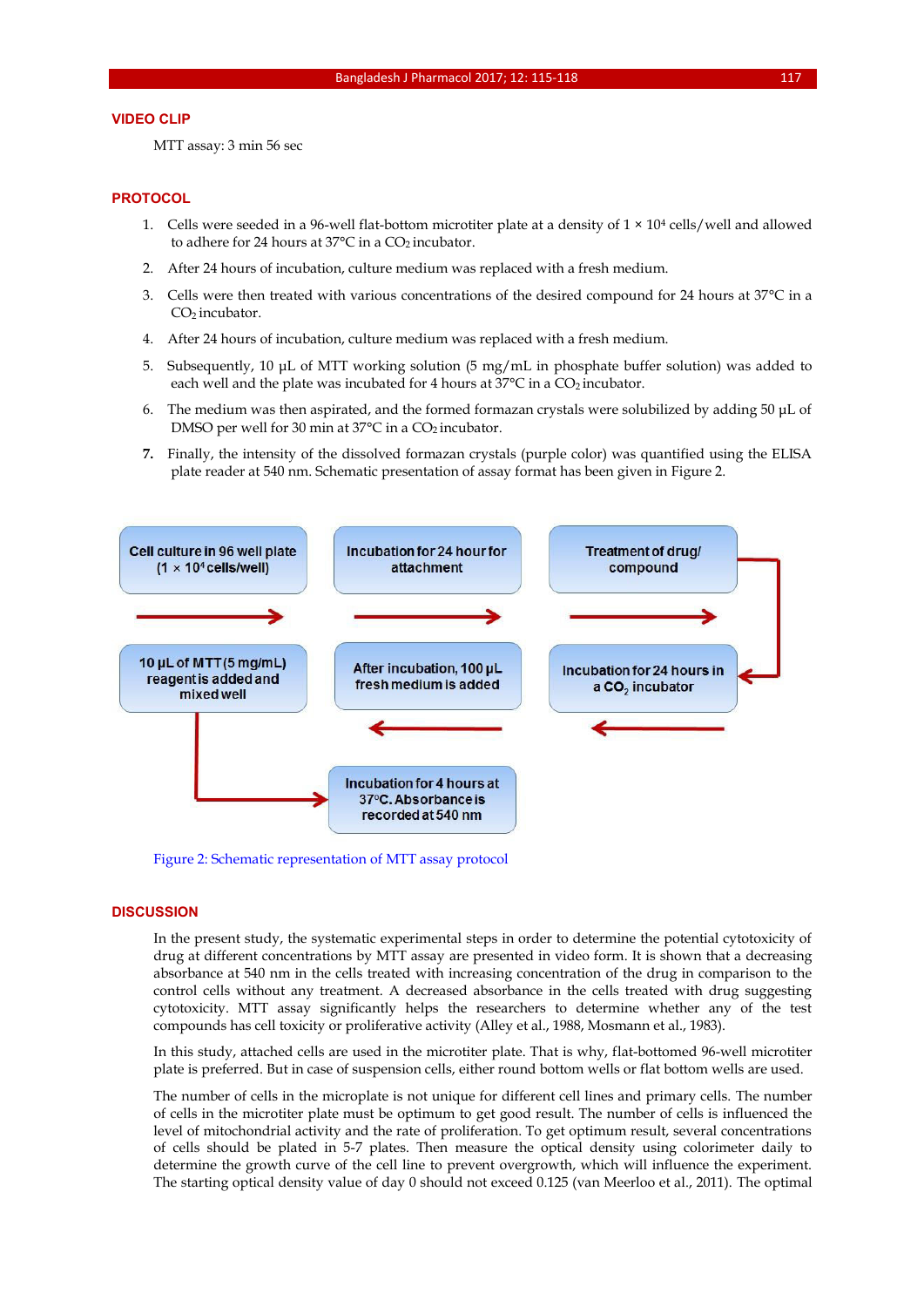concentration of plating is established when cells have no lag phase. Then the assay should not proceed further after the log phase.

In this study, the number of cells in the microtiter plate is  $1 \times 10^4$  cells/well. In case of leukemic cell lines, lower number of cells (3.0-4.0 × 10<sup>3</sup>/well) is used, whereas in primary acute myoloblastic leukemia cells, it should be in the range of 0.08-0.12  $\times$  10<sup>6</sup> cells/well. For primary acute lymphoblastic leukemia cells, it should be  $0.16 \times 10^6$  cells/well. In case of lung adenocarcinoma cell line, the number of cells will be  $1 \times 10^4$ cells/well.

MTT is water-soluble that is taken up by the viable cell. The reduction product of MTT is a water-insoluble blue formazan, that must be dissolved for calorimetric measurement. Ethanol, propanol, acid-isopropanol, acid-isopropanol plus 10% Triton X-100, mineral oil (unspecified), or DMSO have all been suggested. DMSO is found to be the most satisfactory (Morgan, 1998).

There are many advantages of MTT assay in particularly its simplicity and effectiveness, which make it more suitable to assess the anti-inflammatory and anti-cancer activities of any test samples at preliminary levels.

#### **REFERENCES**

- Alley MC, Scudiere DA, Monks A, Czerwinski M, Shoemaker R, Boyd MR. Validation of an automated microculture tetrazolium assay (MTA) to assess growth and drug sensitivity of human tumor cell lines. Proc Am Assoc Cancer Res. 1986; 27: 389-91.
- Berridge MV, Herst PM, Tan AS. Tetrazolium dyes as tools in cell biology: New insights into their cellular reduction. Biotechnol Annu Rev. 2005; 11: 127-52.
- Fotakis G, Timbrell JA. In vitro cytotoxicity assays: Comparison of LDH, neutral red, MTT and protein assay in hepatoma cell lines following exposure to cadmium chloride. Toxicol Lett. 2006; 160: 171-77.
- Morgan DML. Tetrazolium (MTT) assay for cellular viability and activity. Methods Mol Biol. 1998; 79: 179-84.
- Mosmann T. Rapid colorimetric assay for cellular growth and survival: application to proliferation and cytotoxicity assays. J Immunol Methods. 1983; 65: 55–63.

[Strober W.](https://www.ncbi.nlm.nih.gov/pubmed/?term=Strober%20W%5BAuthor%5D&cauthor=true&cauthor_uid=18432654) Trypan blue exclusion test of cell viability. [Curr Protoc Immunol.](https://www.ncbi.nlm.nih.gov/pubmed/18432654) 2001: 21: 3B:A.3B.1–A.3B.2.

Van de Loosdrecht AA, Beelen RH, Ossenkoppele GJ, Broekhoven MG, Langenhuijsen MM. A tetrazolium-based colorimetric MTT assay to quantitate human monocyte mediated cytotoxicity against leukemic cells from cell lines and patients with acute myeloid leukemia. J Immunol Methods. 1994; 174: 311-20.

van Meerloo J, Kaspers GJL, Cloos J. Cell sensitivity assays: The MTT assay. Methods Mol Biol. 2011; 731: 237-45.

#### **PRECAUTION**

The initial cell number must not be seeded more than 1×104 cells per well.

Removal of culture media should be done carefully to avoid cell detachment. Culture medium containing high concentration of protein (such as serum, albumin) may cause precipitation when MTT solution is added

Incubation times should be consistent when making comparisons

MTT is toxic and harmful. So, it should be handled carefully. The solution is light sensitive. Care should be taken to protect it from light. Reconstituted MTT solution is stable when stored frozen.

Microbial contamination may contribute to the cleavage of MTT and formation of MTT formazan yielding erroneous results.